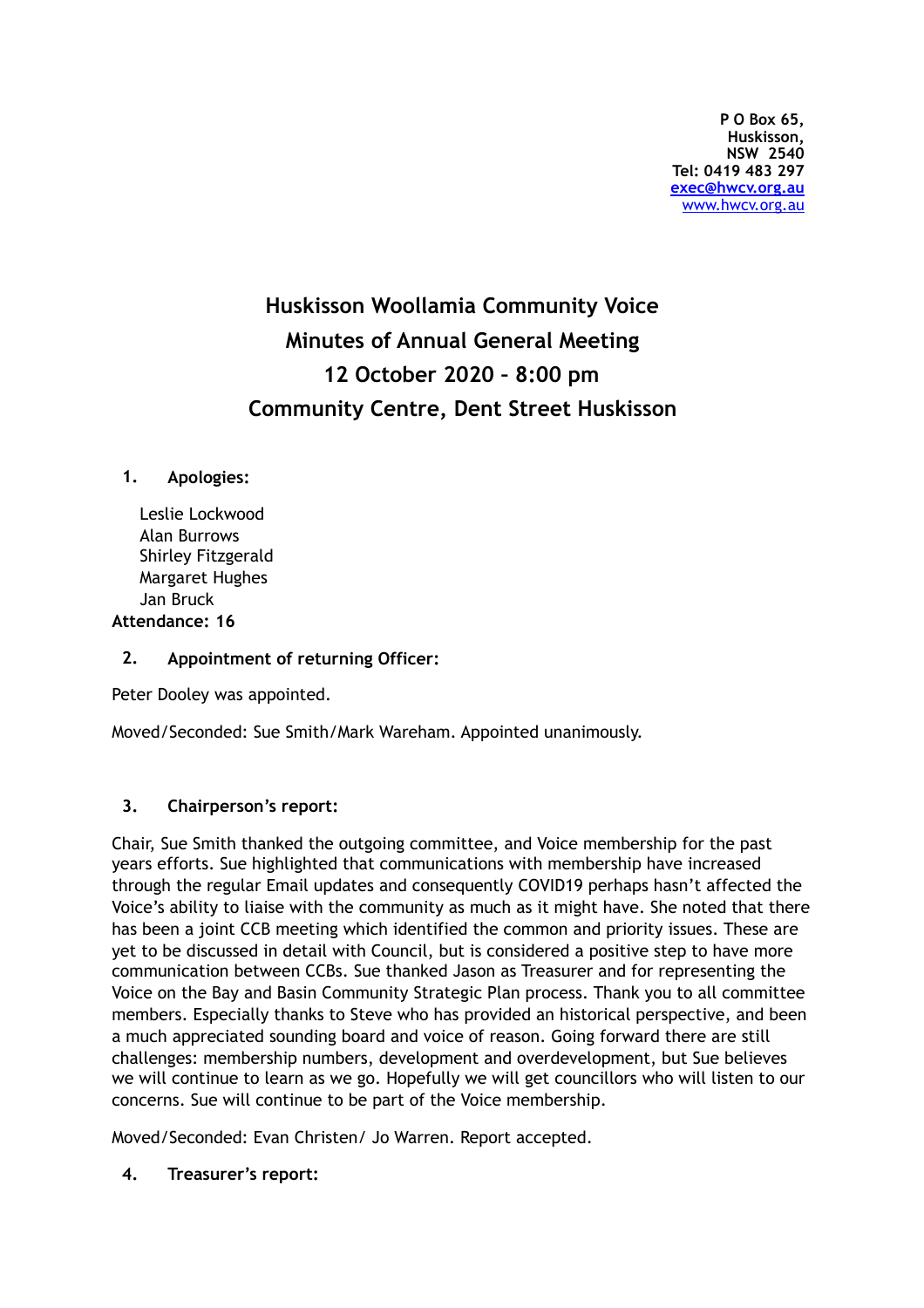|                                                       | <b>Date</b>        | Cheque             | Amount      | <b>Balance</b> |
|-------------------------------------------------------|--------------------|--------------------|-------------|----------------|
| <b>Opening balance</b>                                |                    |                    |             | 2,700.50       |
| Income                                                |                    |                    |             |                |
| <b>Elite Energy/Mark Wareham</b><br>volunteer payment | $\overline{\cdot}$ |                    | \$100.00    |                |
| <b>CBB Partnerships Grant</b>                         | 19/08/2020         |                    | \$25,000.00 |                |
| Annual remittance from<br>Shoalhaven Council          | 10/09/2020         |                    | \$500.00    |                |
| <b>Total Income</b>                                   |                    |                    |             | 25,600.00      |
| Expenditure                                           |                    |                    |             |                |
| Dog Tidy Bags                                         | 1/09/2020          | 121                | \$350.00    |                |
| <b>Dept. Fair Trading</b>                             | ?                  | $\overline{\cdot}$ | \$47.00     |                |
| Hire of Community Hall                                | 24/02/2020         | 116                | \$39.00     |                |
| Hire of Post Office Box                               | 24/02/2020         | 117                | \$134.00    |                |
| Micro Maze (internet provider)                        | 1/05/2020          | 119                | \$227.27    |                |
| Office works (flyers 44 Duncan<br>St)                 | 16/06/2020         | 120                | \$237.00    |                |
|                                                       |                    |                    |             |                |
| <b>Total expenditure</b>                              |                    |                    |             | 1,034.27       |
| <b>Closing Balance as at 12 Oct</b><br>2020           |                    |                    |             | 27,266.23      |

Note: \$530.04 (the remainder of Vision Project donations from Bendigo Bank and Penevy Services) has been set aside for Vision Project.

Note: \$25,000 is earmarked for adult change room project – linked with VRRA. Moved/seconded: Evan Christen / Tim Peach. Report accepted.

Motion: Write thanking Paul Sutton and Jan Sutton for their ongoing efforts in managing the dog tidy bags.

Moved Tim Peach/ Seconded Rachel Marsden

Motion accepted.

It was pointed out that Elite Energy also donates to dog tidy bags.

## **5. Election of Office Bearers:**

Peter Dooley took the Chair for the election of 2020-2021 committee members.

Peter thanked the outgoing committee for their efforts.